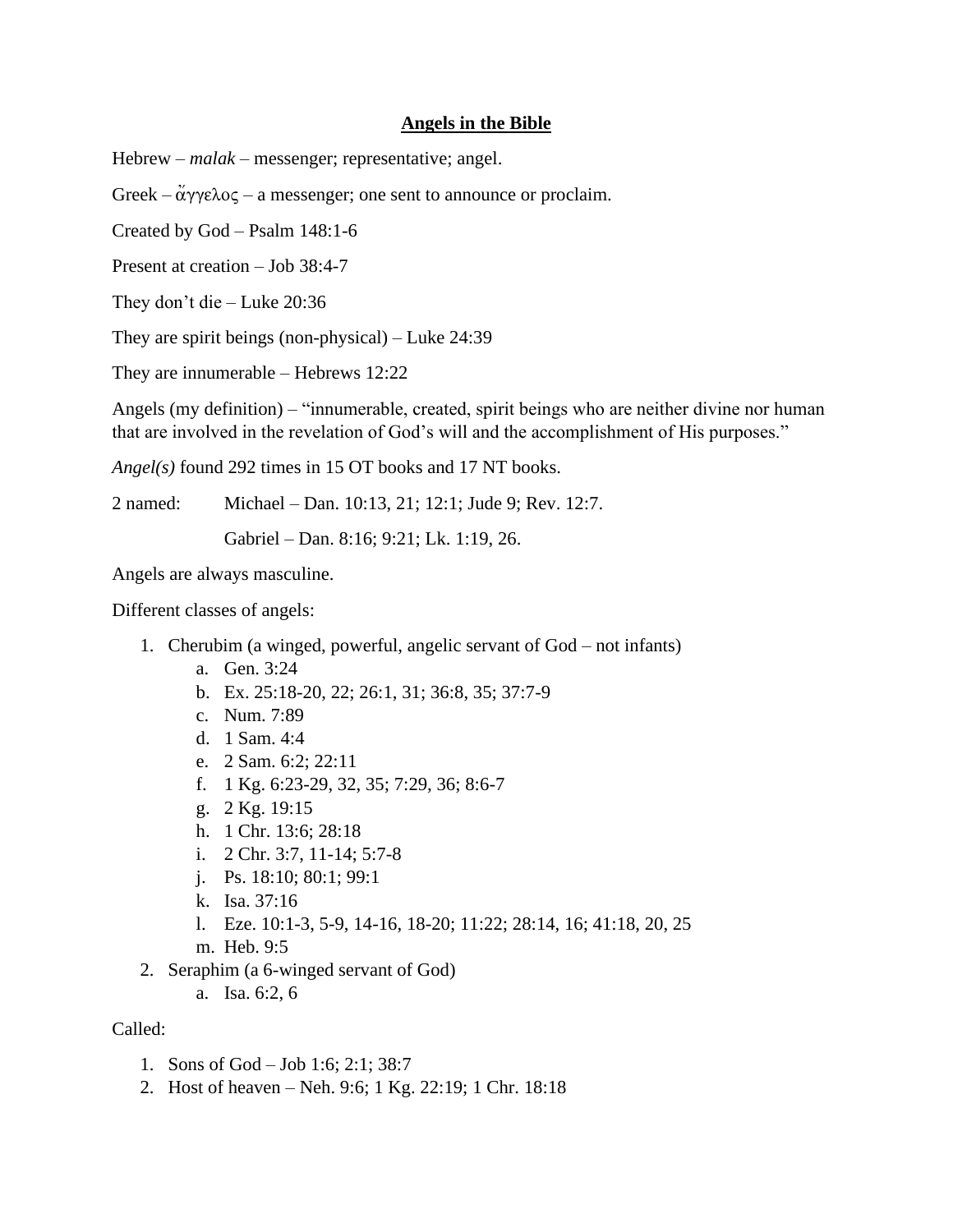- 3. Hosts of heaven Ps. 80:14; Isa. 37:16; Jer. 44:25; Hag. 2:6; Mal. 3:10
- 4. Commander of the Lord's army Joshua 5:13-15
- 5. Archangels (Michael) 1 Thes. 4:16; Jude 9
- 6. Chariots 2 Kg.  $6:16-18$

#### **Angels in the OT**

**Genesis** 16:7-11 – Angel of the Lord appears to Hagar

- 19:1, 15 two angels visit Sodom
- 21:17 Angel of the Lord speaks to Hagar

22:11, 15 – Angel of the Lord speaks to Abraham

24:7, 40 – an angel helps find a bride for Isaac

28:12 – angels on Jacob's ladder

31:11 – Angel of God speaks to Jacob in a dream

32:1 – Angels of God met Jacob

48:16 – a blessing for Ephraim and Manasseh

**Exodus** 3:2 – Angel of the Lord appears to Moses

14:19 – Angel of God with Israel

23:20, 23 – Angel of God with Israel

32:34 – God's Angel to go with Israel

33:2 – God's Angel to go before Israel

**Numbers** 20:16 – Angel brought Israel out of Egypt

22:22-35 – Angel of the Lord and Balaam

**Judges** 2:1, 4 – Angel of the Lord speaks to Israel

5:23 – Angel of the Lord in Deborah's song

6:11-12, 20-22 – Angel of the Lord appears to Gideon

13:3-22 – Samson's parents see the Angel of God/the Lord

**2 Samuel** 24:16-17 – the angel who struck from Dan to Beersheba because of David

**1 Kings** 13:18 – a false prophet claimed an angel spoke to him

19:5, 7 – Angel of the Lord fed Elijah

**2 Kings** 1:3, 15 – Angel of the Lord speak to Elijah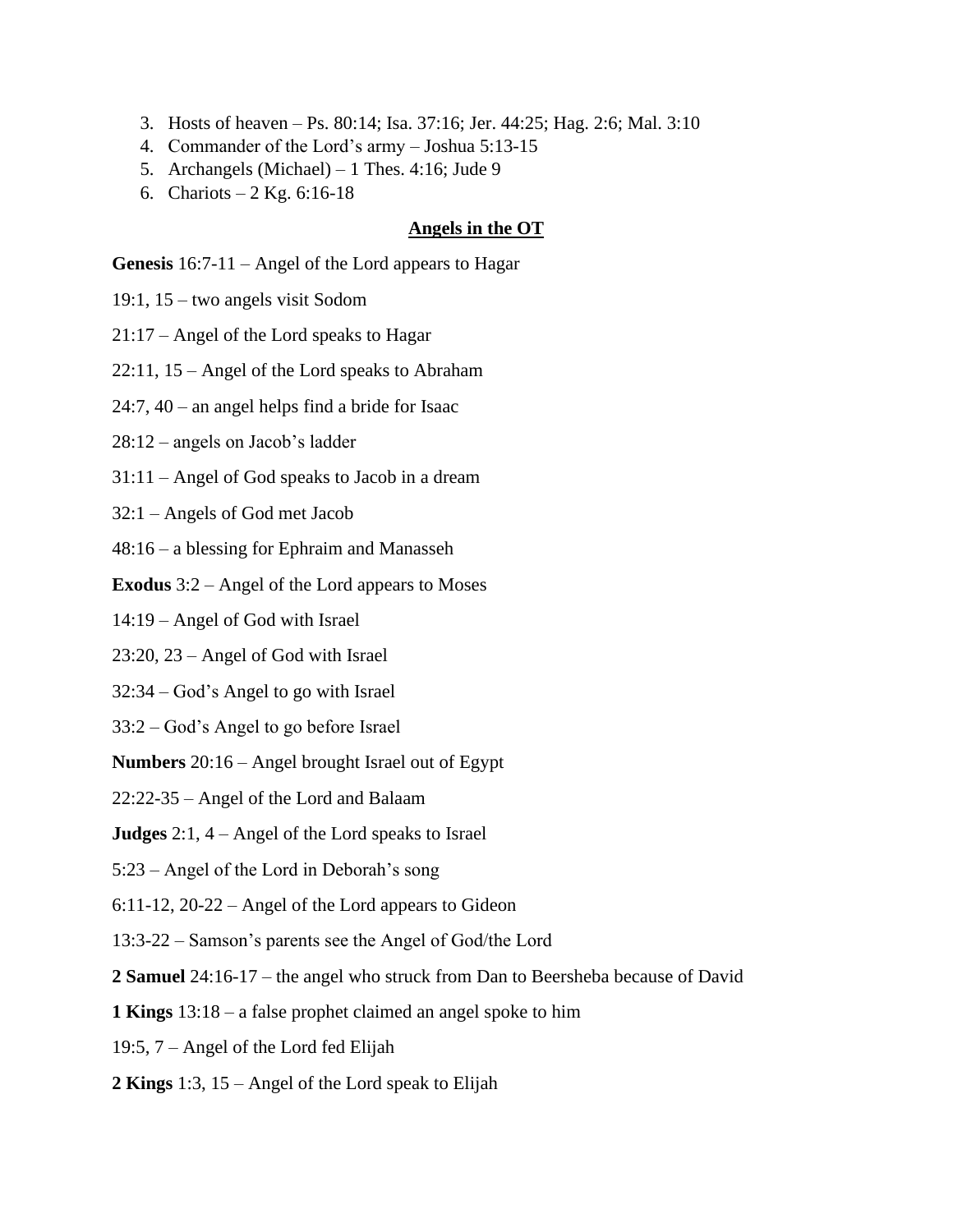19:35 – Angel of the Lord kills 185,000 Assyrians

**1 Chronicles** 21:12-30 – Angel of the Lord struck Israel because of David

**2 Chronicles** 32:21 – Angel of the Lord strikes Assyrians

**Job** 4:18

**Psalm** 8:5 – man is a little lower than the angels

34:7 – Angel of the Lord encamps around the faithful

35:5-6 – Angel of the Lord against God's enemies

68:17 – chariots of God

78:25, 49 – angels' food…angels destroyed Israel

91:11-12 – angels to protect the faithful

103:20-21 – servants of God who excel in strength

104:4 – God's servants a "flame of fire"

148:2 – they praise God

**Isaiah** 37:36 – Angel of the Lord strikes 185,000 Assyrians

63:9 – Angel of God's presence among Israel

**Daniel** 3:28 – Angel of God with Shadrach, Meshach, and Abed-Nego

6:22 – God's Angel shut the lions' mouths

**Hosea** 12:4 – Jacob wrestled with the Angel of God

**Zechariah** 1:9-21 – angels and the Angel of the Lord

2:3 – angel talked with Zechariah

3 – the Angel of the Lord in a vision

4 – angel speaks with Zechariah

5:5-10 – angel speaks with Zechariah

6:4-5 – angel speaks with Zechariah

12:8 – Angel of the Lord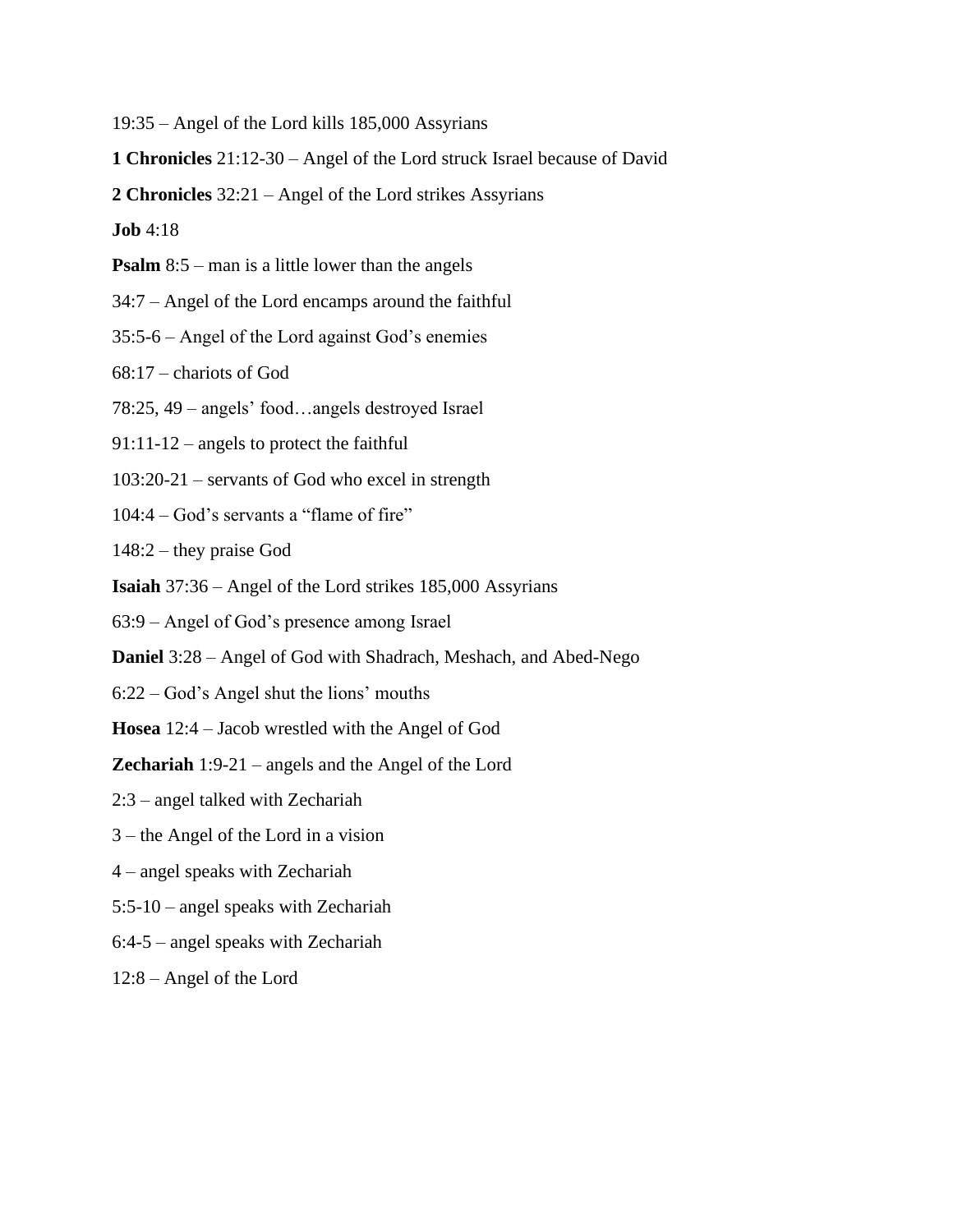### **Angels in the NT**

- **Matthew** 1:20, 24 an angel speaks to Joseph
- 2:13, 19 an angel appears to Joseph about fleeing to Egypt and then returning
- 4:6, 11 Satan quotes Psalm 91:11…angels minister to Jesus after the temptation
- 13:39, 41, 49 angels in parables
- 16:27 angels at judgment
- 18:10 angels of little ones in heaven
- 22:30 angels not married
- 24:31 angels (messengers?) at AD 70
- 24:36 angels do not know of that day and hour
- 25:31 angels at judgment
- $25:41$  devil has angels
- 26:53 twelve legions of angels
- 28:2, 5 angel at empty tomb
- **Mark** 1:13 angels minister to Jesus after temptation
- 8:38 angels at judgment
- 12:25 angels not married
- 13:27 angels (messengers?) at AD 70
- 13:32 angels do not know of that day and hour
- **Luke** 1:11, 13, 18-19 angel speaks to Zacharias
- 1:26, 28, 30, 34-35, 38 Gabriel speaks to Mary
- 2:9-10, 13, 15 angel and multitude of heavenly host with shepherds
- 2:21 Gabriel revealed the name of Jesus
- 4:10 Satan quotes Psalm 91:11-12
- 9:26 angels in judgment
- $12:8-9$  confession
- 15:10 angels rejoice at repentance
- 16:22 angels carried Lazarus to Abraham's bosom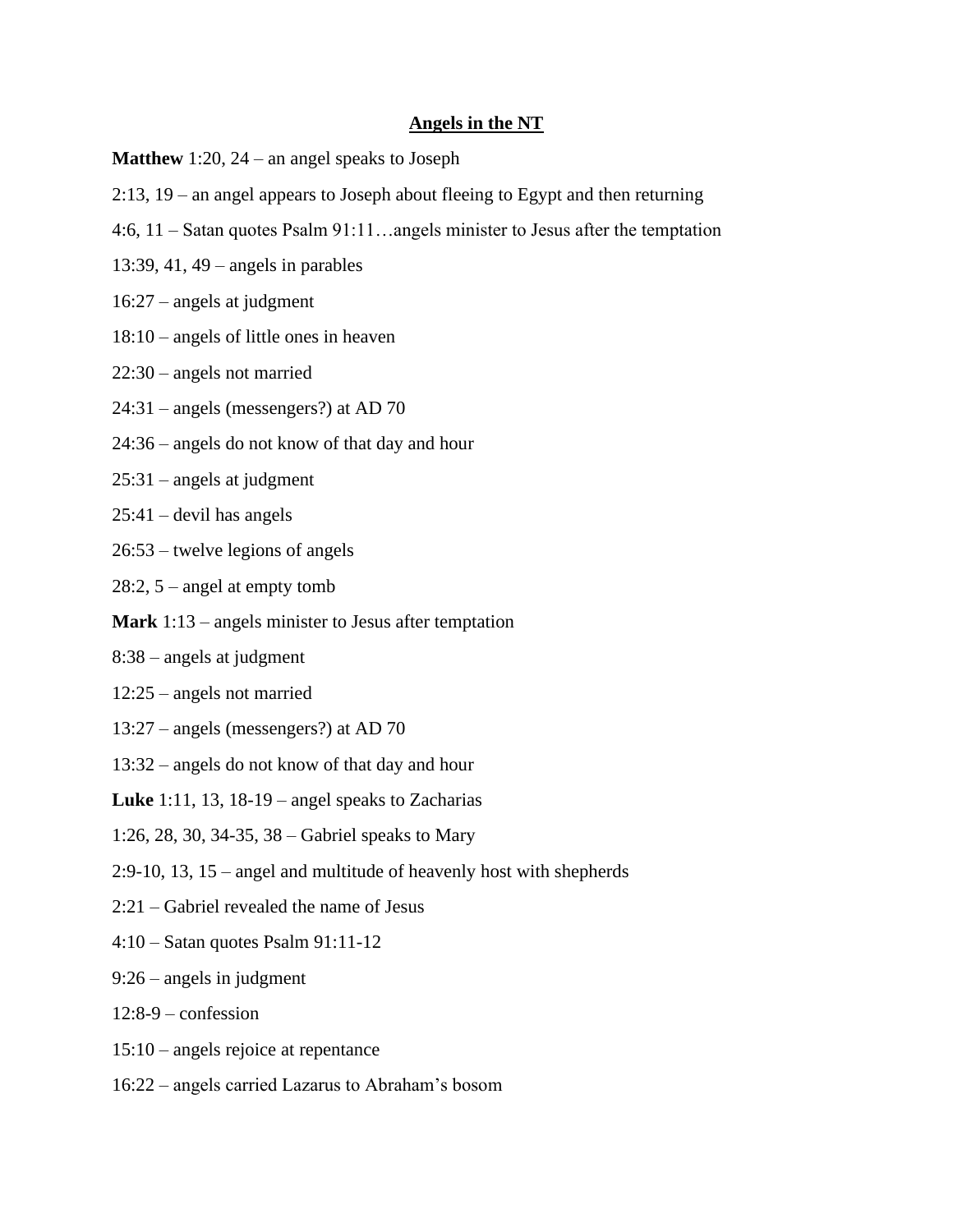- 20:36 angels not married
- 22:43 angel strengthened Jesus in Gethsemane
- 24:23 angels at tomb (24:4-7)
- **John** 1:51 angels ascending and descending upon the Son of Man
- 5:4 angel stirred pool (a suspicion)
- 12:29 some thought an angel spoke to Jesus
- $20:12$  angel at tomb
- **Acts** 1:9-11 angels speak to apostles
- 5:19 angel freed apostles
- 6:15 face of an angel
- 7:30, 35, 38 Angel of the Lord
- 7:53 law delivered by angels
- 8:26 angel told Philip to go to eunuch
- 10:3, 7, 22; 11:13 angel spoke to Cornelius
- 12:7-11 angel frees Peter
- 12:15 thought it was Peter's "angel"
- 12:23 angel struck Herod
- 23:8-9 Sadducees say no angels…if Paul has spoken by an angel
- 27:23 an angel communicated with Paul

**Romans** 8:38 – angels

- **1 Corinthians** 4:9 apostles made a spectacle to angels and men
- 6:3 Christians to judge angels
- 11:10 angels are under authority
- 13:1 tongues of angels
- **2 Corinthians** 11:14 Satan can appear to be an angel of light
- **Galatians** 1:8 angels teach no other doctrine
- 3:19 Law appointed through angels
- 4:14 Paul received as an angel (messenger?) of God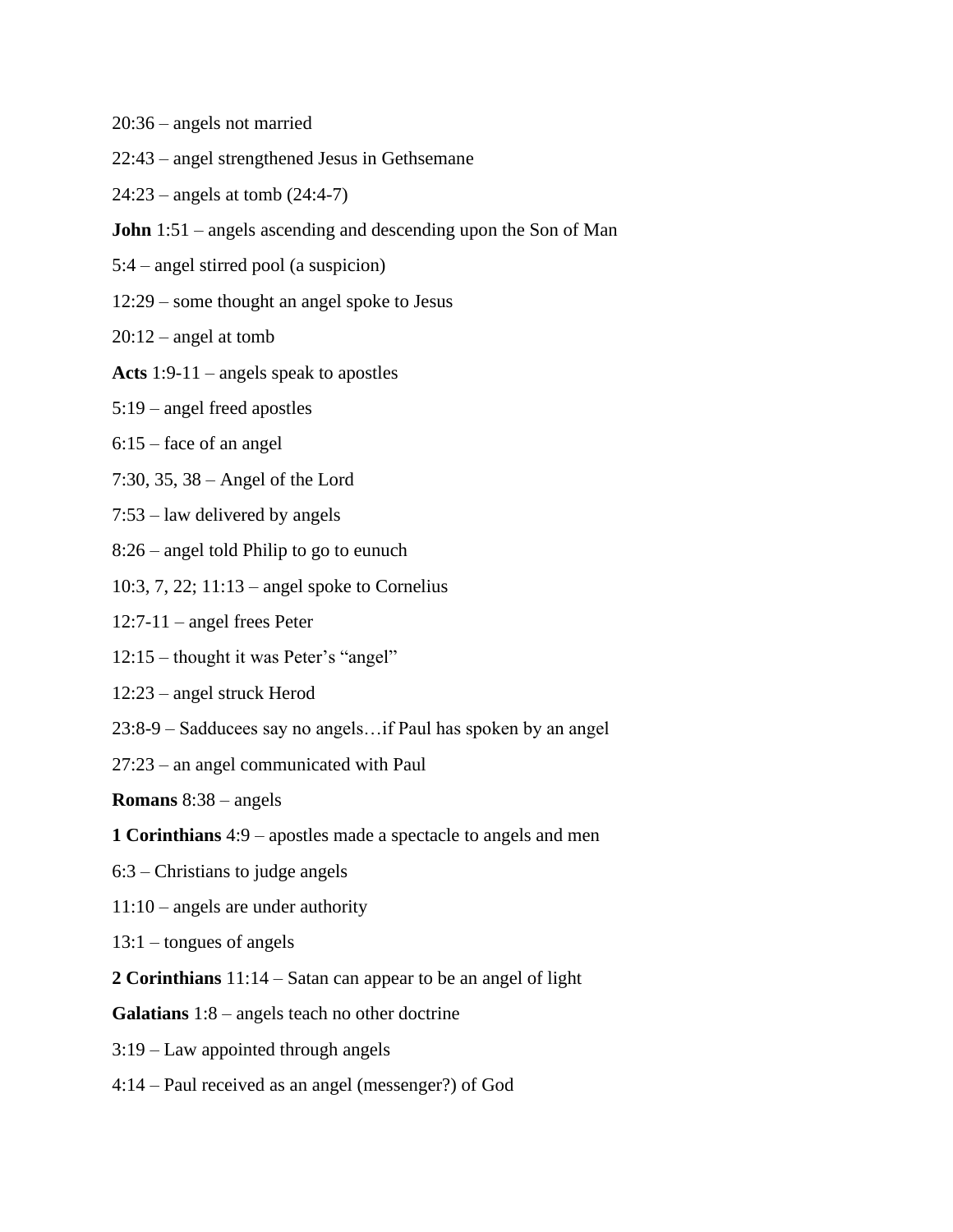**Colossians** 2:18 – worship of angels

**2 Thessalonians** 1:7 – revealed from heaven with Jesus

**1 Timothy** 3:16 – Christ was seen by angels

5:21 – a charge before the elect angels

**Hebrews** 1:4-7 – Jesus better than angels

1:13-14 – angels are God's ministering spirits

2:2 – Law spoken by angels

2:5, 7, 9, 16 – Jesus is superior to angels

12:22 – innumerable angels

13:2 – some have unwittingly entertained angels

**1 Peter** 1:12 – angels look into salvation

3:22 – angels subject to Jesus

**2 Peter** 2:4 – angels who sinned

2:11 – angels will not do what false teachers do

**Jude** 6 – angels who fell

**Revelation** 1:1 – things revealed to John by angel

1:20 – angels of churches (2:1, 8, 12, 18; 3:1, 5, 7, 14 – messengers?)

5:2 – a strong angel wondering who can open the scroll

5:11 – many angels praising God – innumerable

7:1 – four angels holding the four winds

7:2 – another angel ascending from the East

7:11 – angels around the throne

8:2 – seven angels standing before God

8:3-5 – another angel holding golden censor

8:6-12 – four of the seven angels blow trumpets

8:12 – angel in heaven pronouncing woes

9 – fifth and sixth angels blow trumpets

10:1, 5 – another mighty angel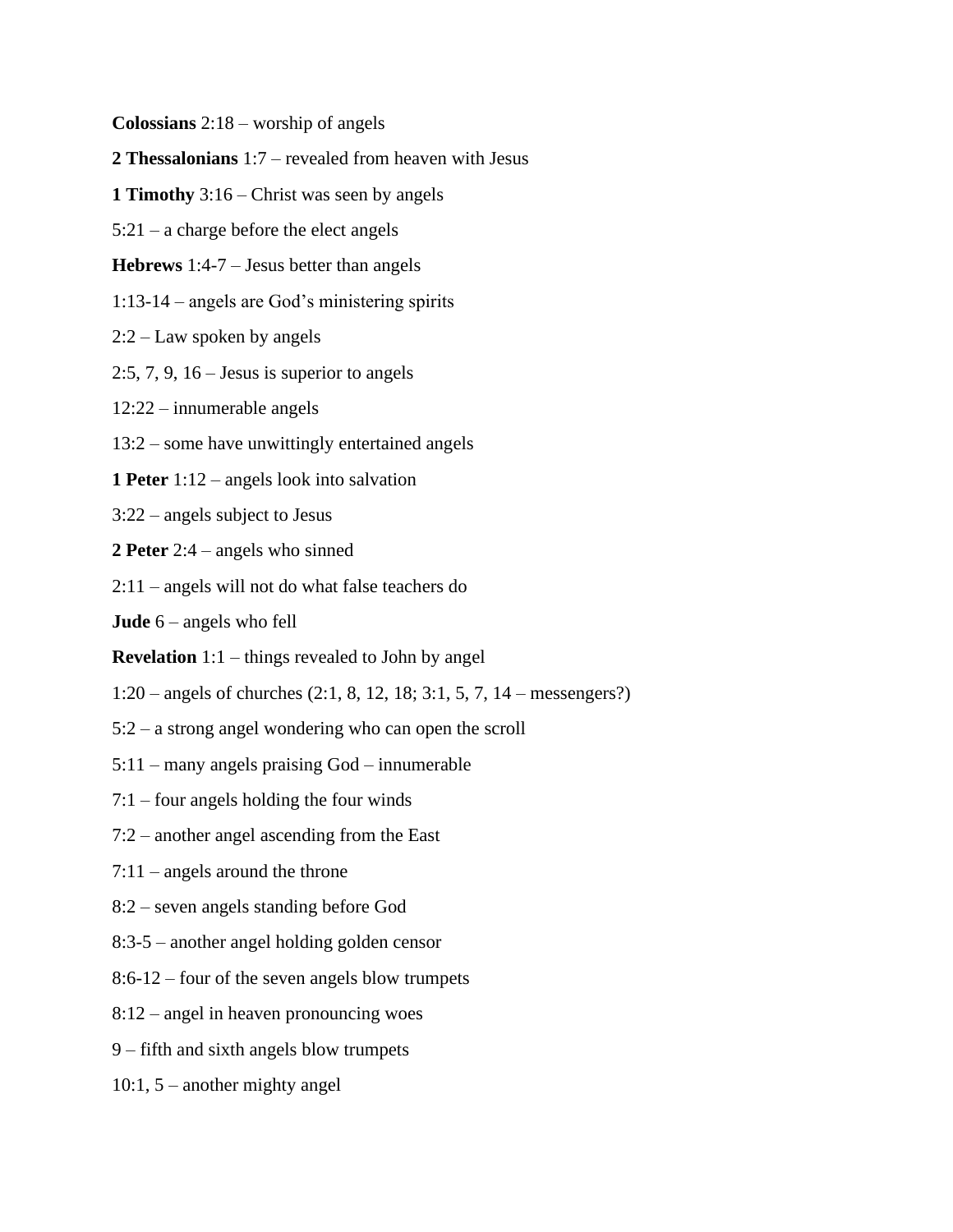- 10:8-11 angel holding book
- $11:1$  angel with John
- 11:15 seventh angel blows trumpet
- 12:7-9 Michael and his angels fight Satan and his angels
- 14:6-7 an angel flying in heaven with gospel
- 14:8 a second angel announces fall of Babylon (Rome)
- 14:9 a third angel with a warning
- 14:15 an angel announcing a judgment
- 14:17-19 reaping angels
- 15:1, 6-8; 16:1-21 seven angels with seven last plagues
- 17:1, 7 one of the seven angels with the plagues talked with John
- 18:1 another angel talks with John
- $18:21 a$  mighty angel
- 19:17 an angel standing in the sun
- 20:1 an angel coming from heaven with the key to the bottomless pit
- 21:9, 17 one of the seven plague angels showed John the bride
- 21:12 twelve angels at each of the twelve gates
- 22:6, 8, 16 angel sent to reveal to John

## **About guardian angels**

There are angels that were sent from God, to His people, in order to protect them (Dan. 6:20-22; Acts 5:17-25).

Catholicism says – "all men have their angels, good and bad," "it is a dogma of the Christian faith," "they guide us to good thoughts, works and words, and too preserve us from evil."

Matthew 18:10 used (no 1 on 1 ratio; no guiding; they're in heaven beholding God's face)

For those who do believe in guardian angels, or are open to the possibility, it can be difficult to know when your angel is close by. Here are some signs…

- 1. You may dream about them.
- 2. You may see strange color orbs.
- 3. You may notice a sudden, sweet smell.